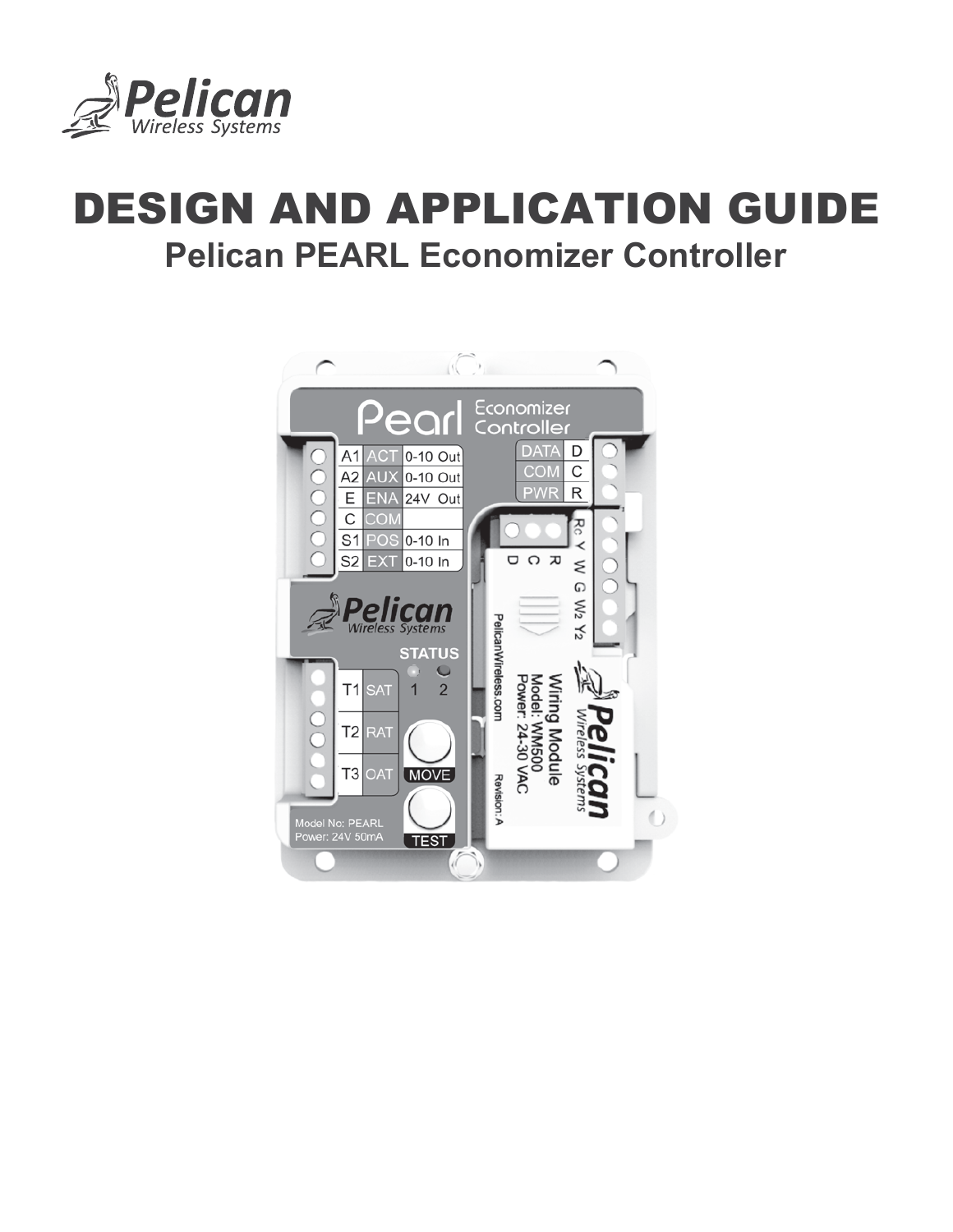# **PEARL Economizer System Components**



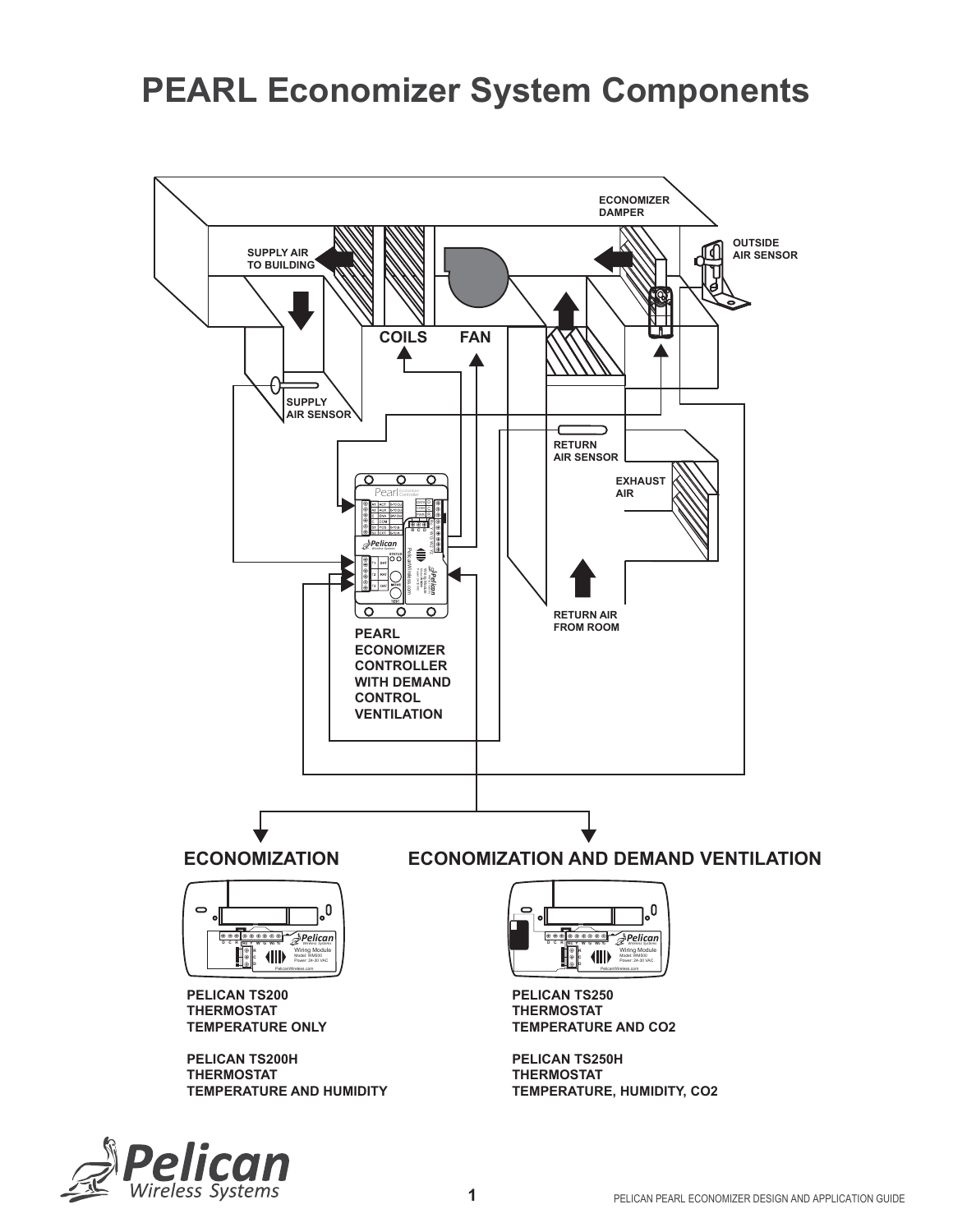# **Economizer Actuator Wiring Application Guide**

Fig. 1: PEARL Economizer configuration with constant speed fan and BELIMO TFB24-SR actuator (22 in-lbs.) with position feedback



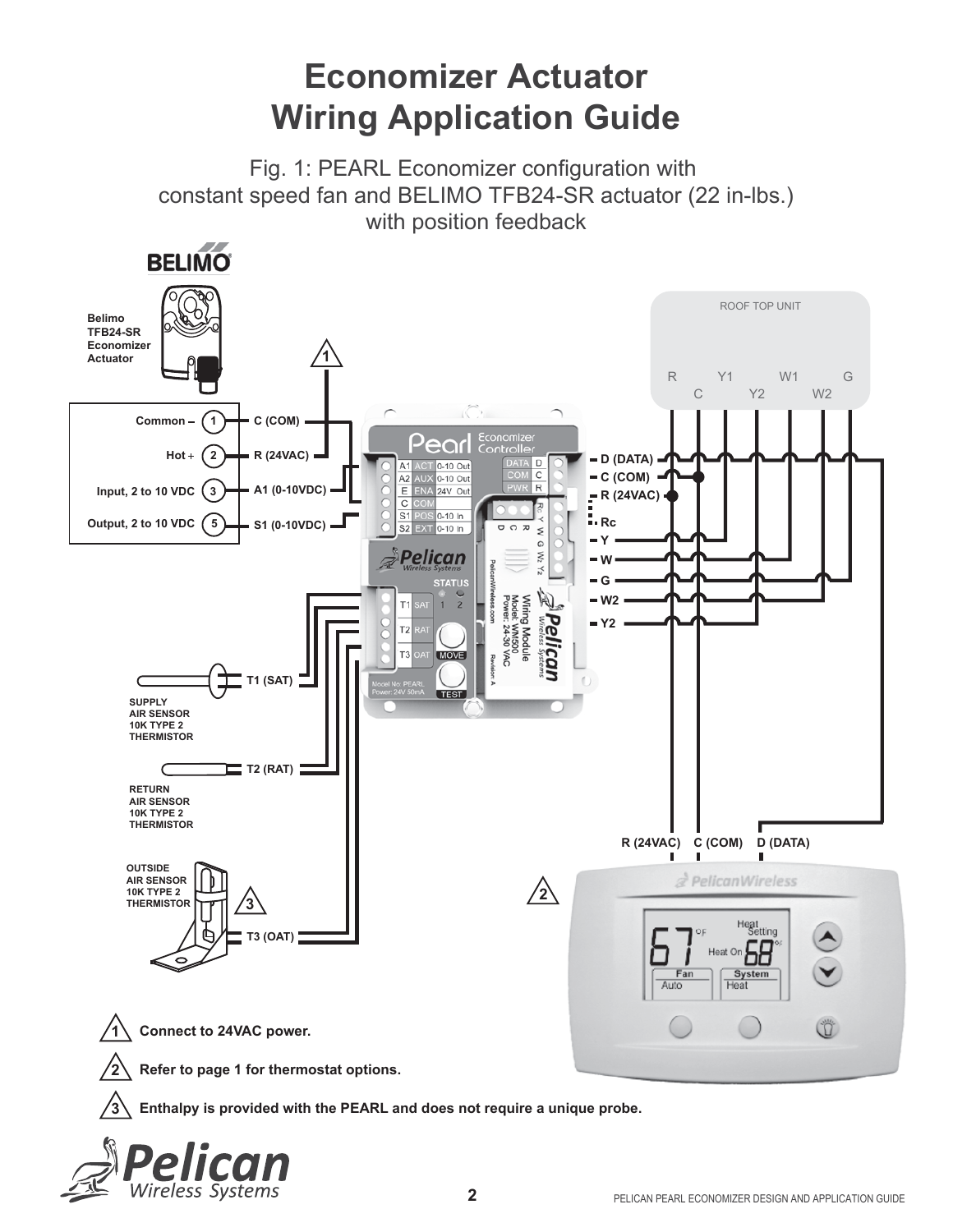

### Fig. 2: PEARL Economizer configuration with constant speed fan and BELIMO LF24-SR actuator (35 in-lbs.)

Wireless Svstems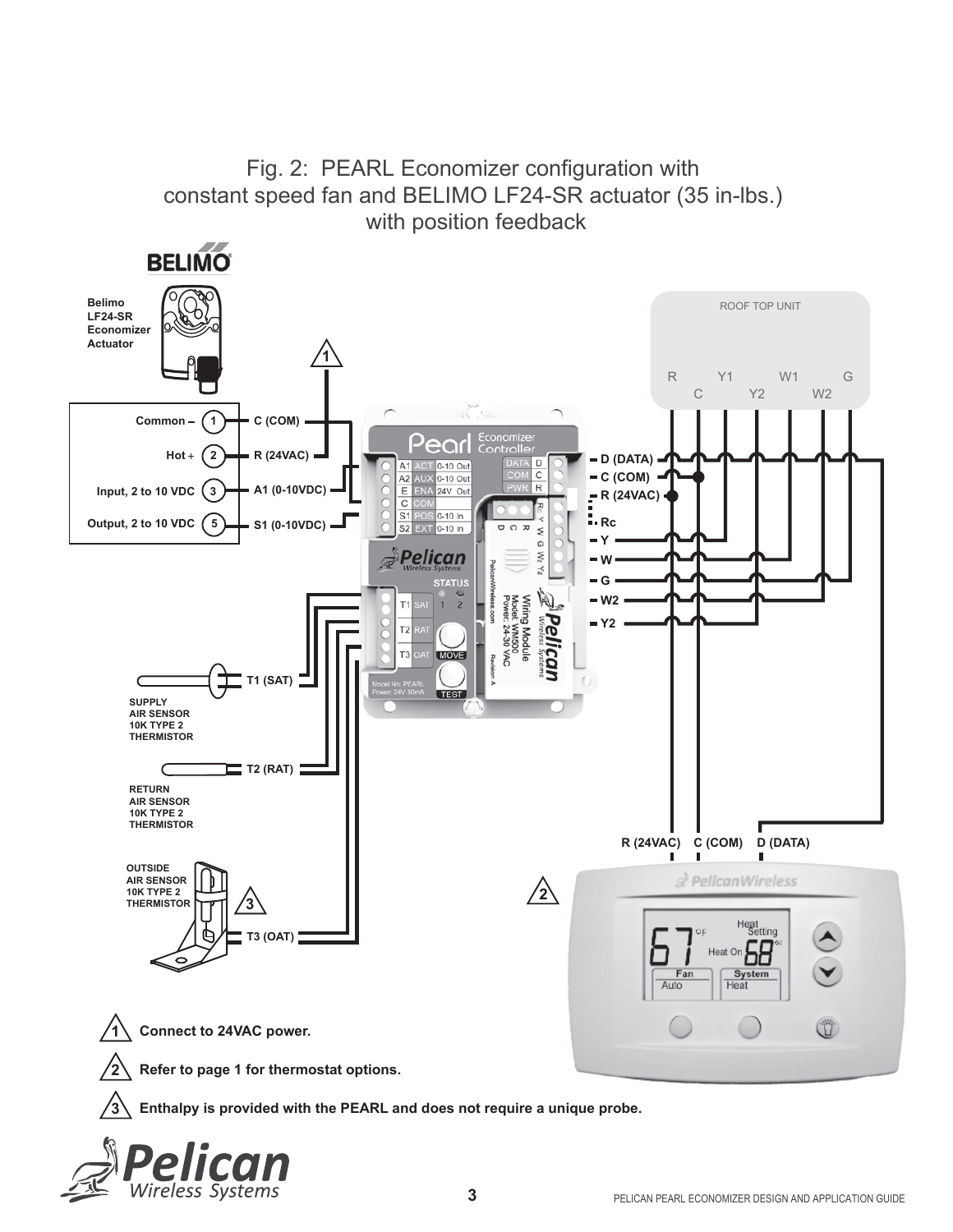### Fig. 3: PEARL Economizer configuration with constant speed fan and Honeywell MS7403/MS7405 actuator (27 in-lbs.)/(44 in.lbs.) with position feedback



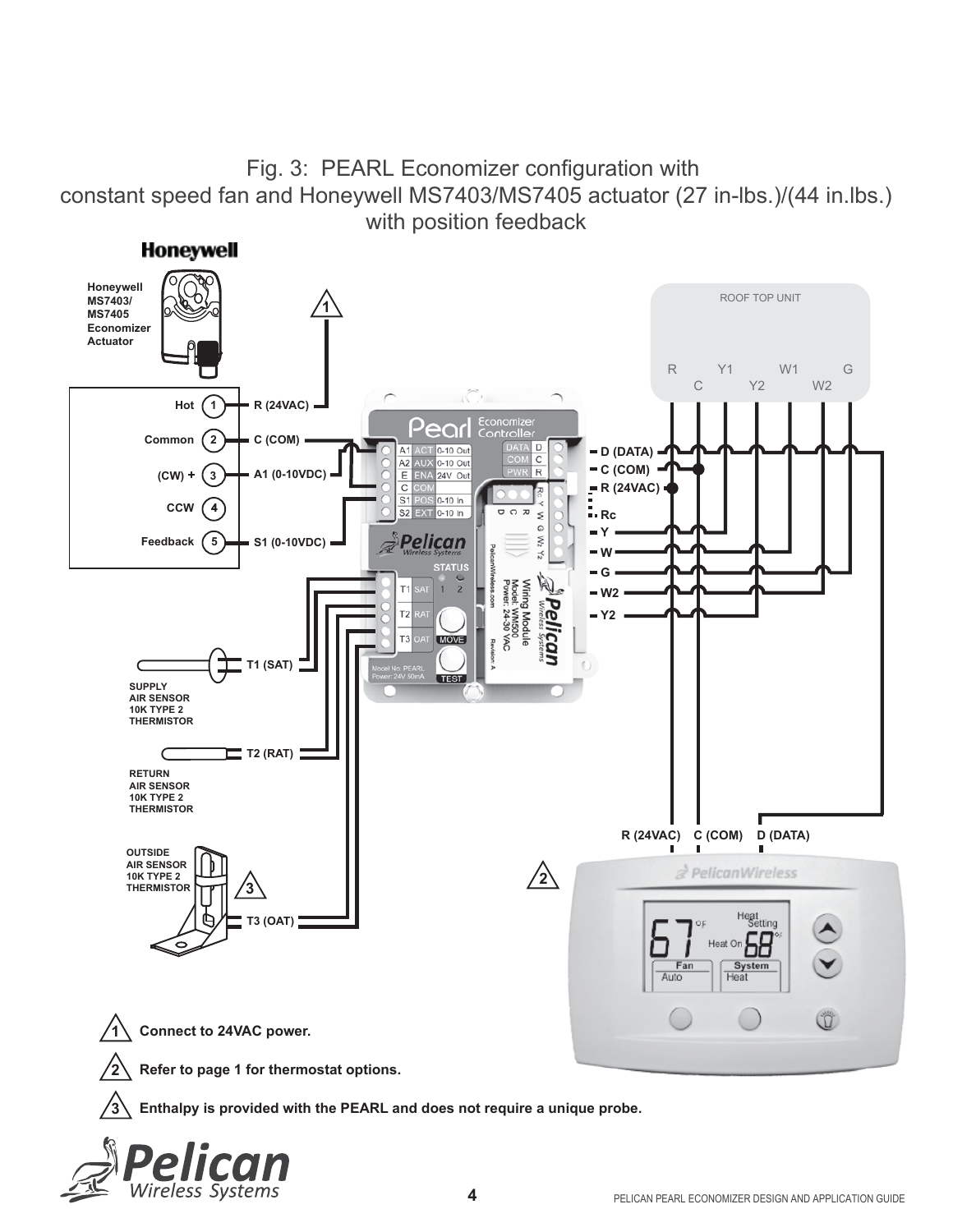### Fig. 4: PEARL Economizer configuration with constant speed fan and Honeywell MS7503/MS7505 actuator (27 in-lbs.)/(44 in.lbs.) with position feedback



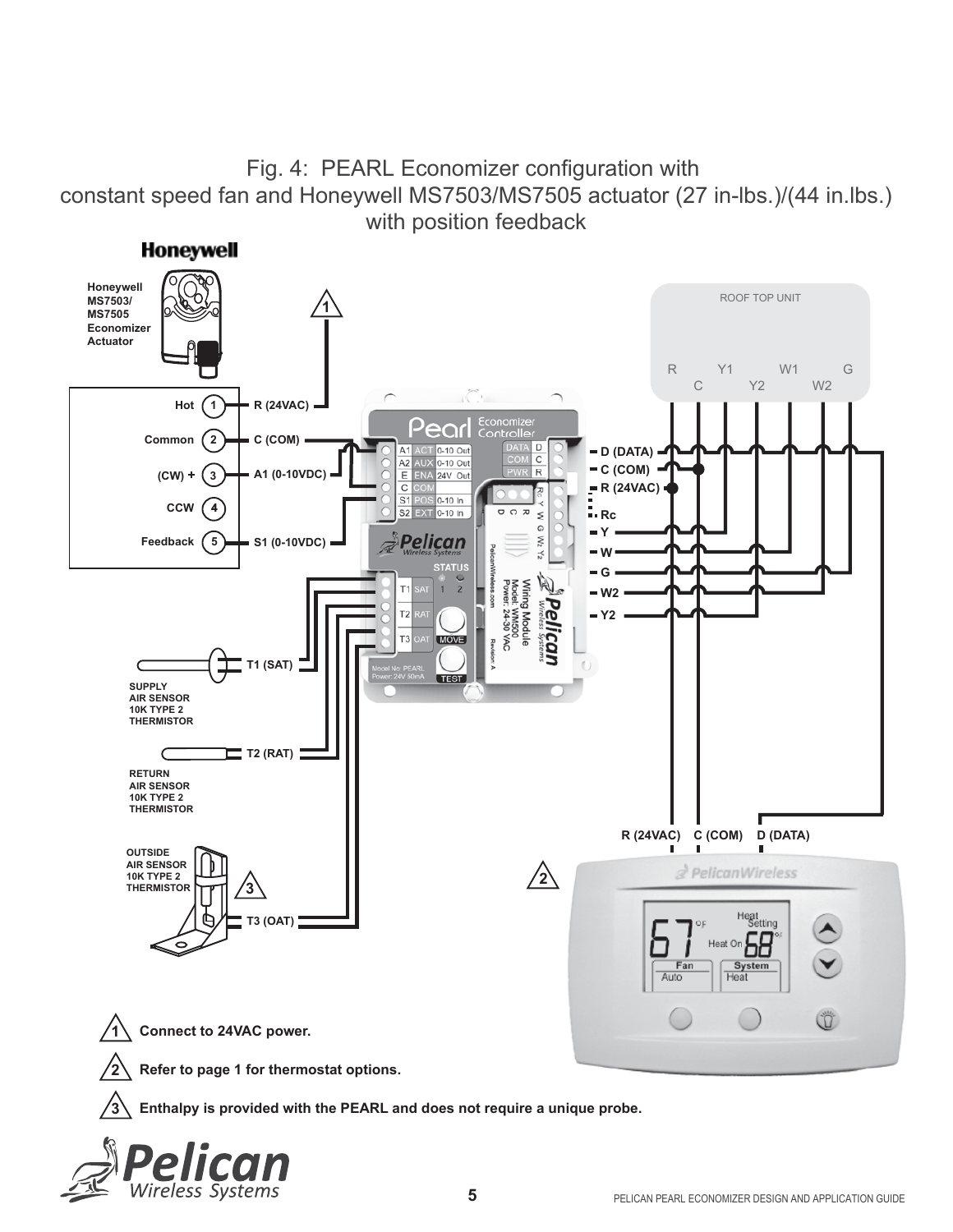Fig. 5: Stand-alone dry bulb Economizer configuration with constant speed fan and Honeywell black motor M7215 (25 in-lbs.)



Wireless Svstems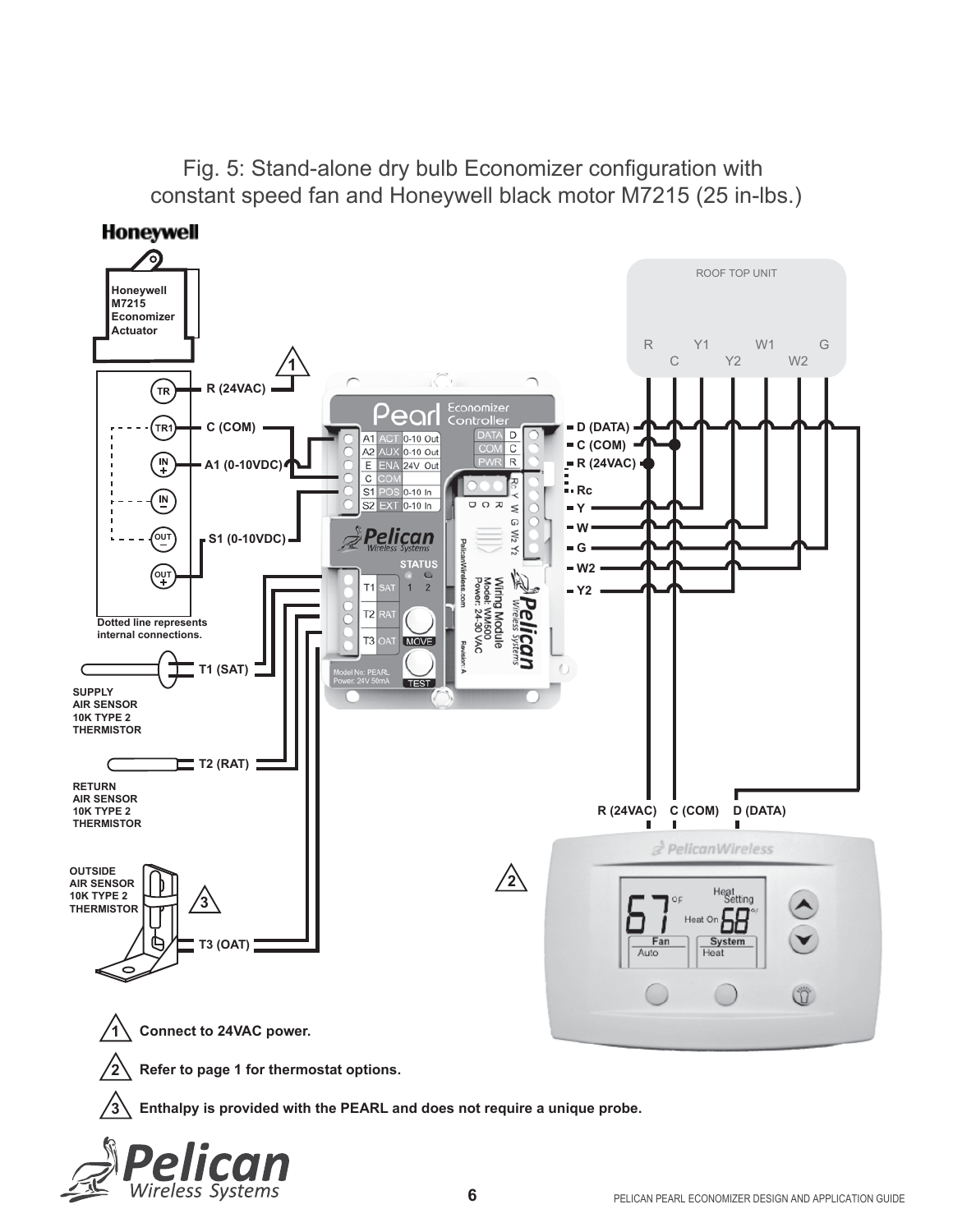Fig. 7: Stand-alone dry bulb Economizer configuration with constant speed fan, Honeywell black motor M7415 (25 in-lbs.) and Honeywell Q769C 0-10VDC Adapter



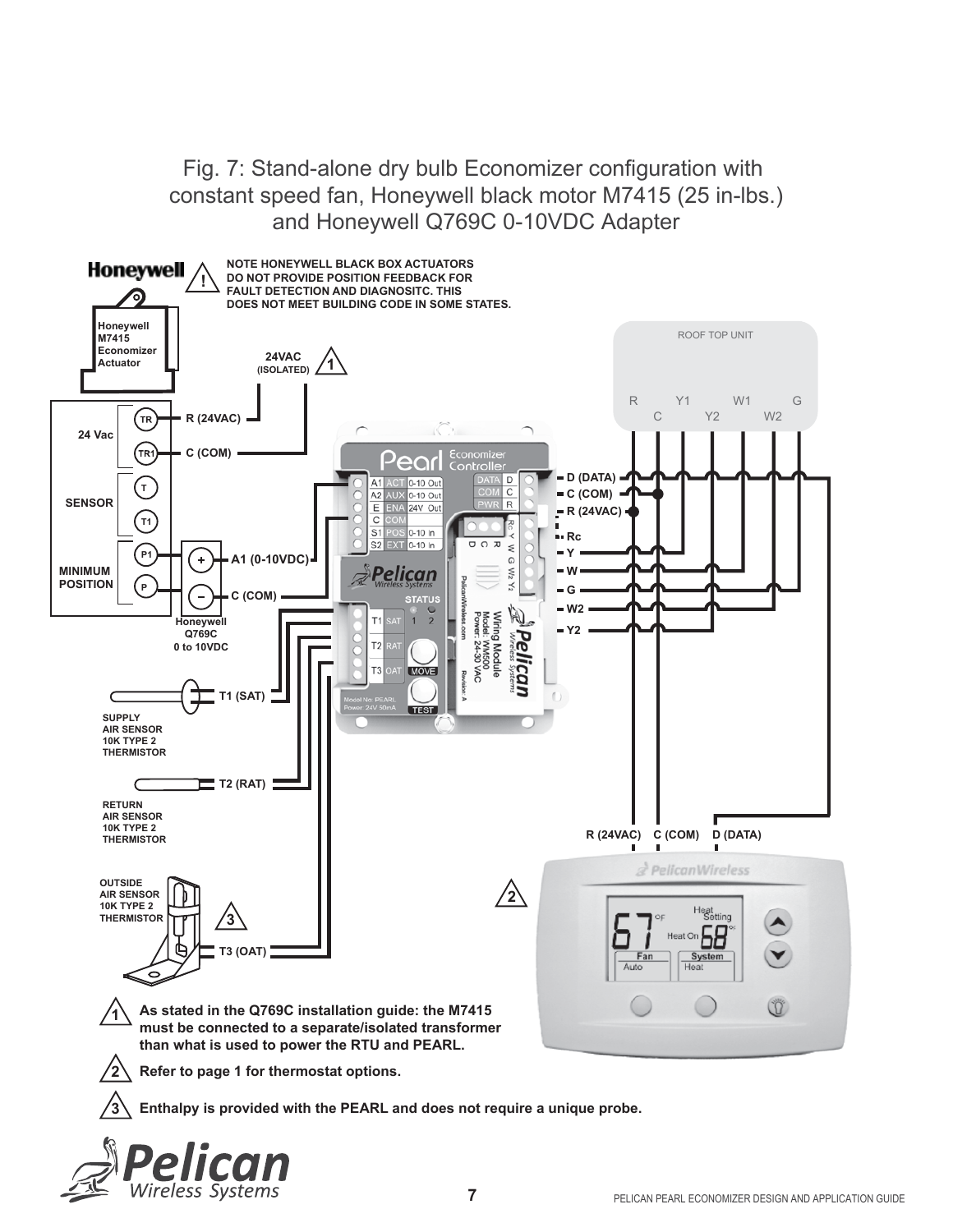

Fig. 8: PEARL Economizer configuration with constant speed fan and SIEMENS GQD151 actuator (20 in-lbs.)

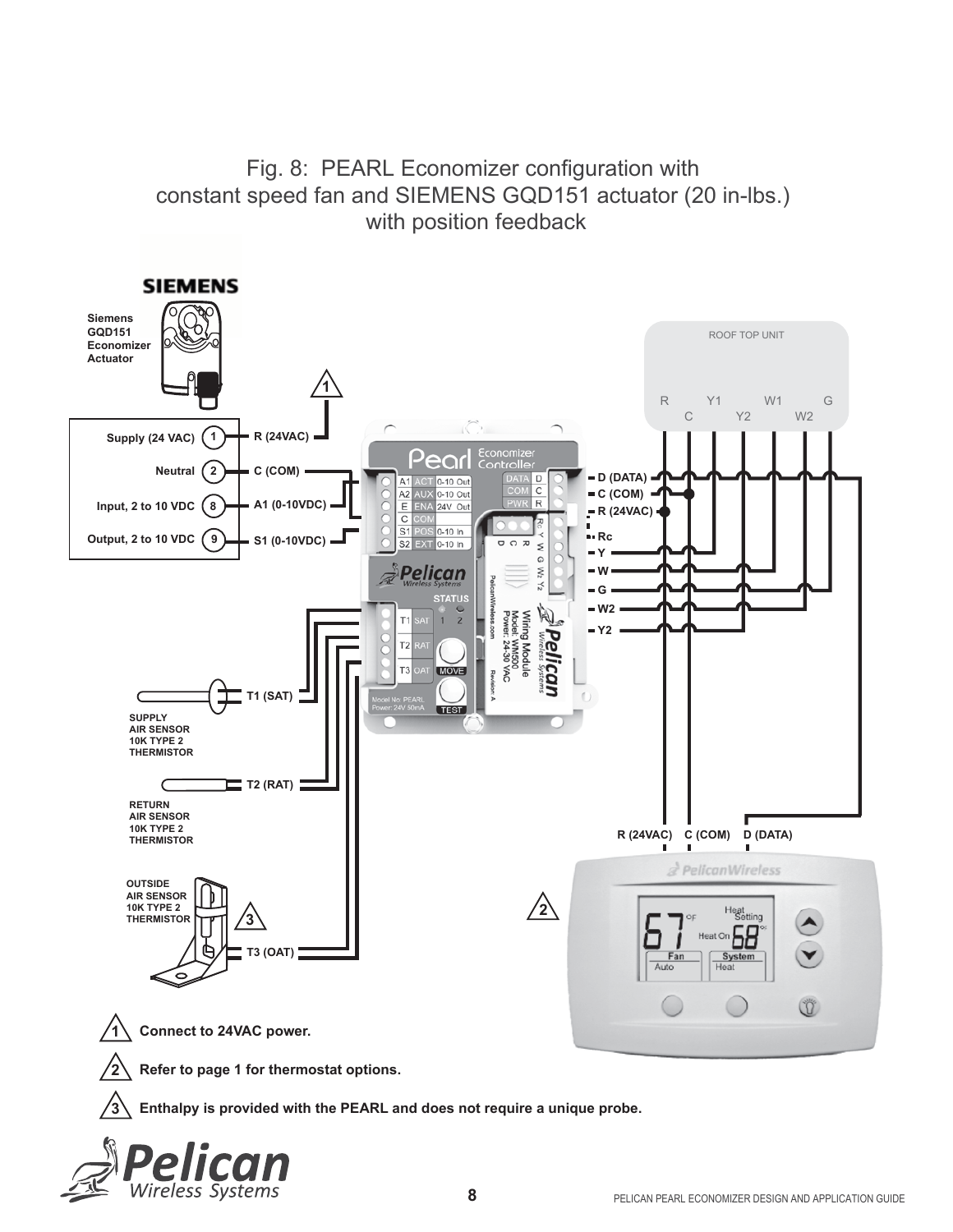